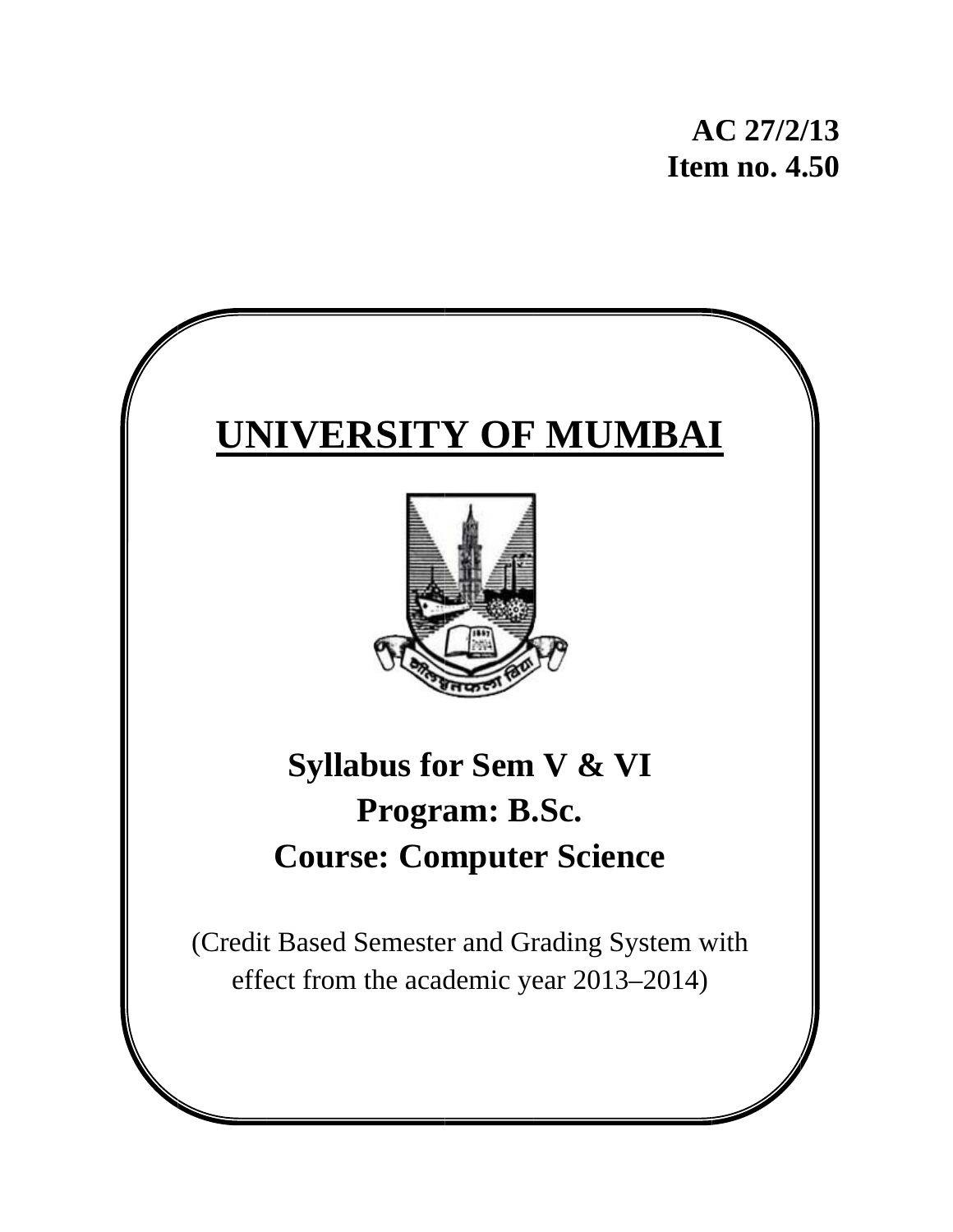#### **T.Y.B.Sc. Computer Science Syllabus Credit Based Semester and Grading System To be implemented from the Academic year 2013-2014**

| <b>Course</b>       | <b>TOPICS</b>                               | <b>Credits</b> | L / Week |
|---------------------|---------------------------------------------|----------------|----------|
| <b>USCS501</b>      | Data Communication, Networking & Security-I | 2.5            |          |
| <b>USCS502</b>      | Advanced Java $-I$                          | 2.5            | 4        |
| <b>USCS503</b>      | <b>Operating Systems</b>                    | 2.5            |          |
| USCS <sub>504</sub> | Database Management System - II             | 2.5            | 4        |
| USCSP05             | Practicals of USCS501 + USCS502             |                | 8        |
| USCSP06             | Practicals of USCS503 + USCS504             | 3              | 8        |

# **SEMESTER V**

# **Theory**

| <b>Course:</b>  | <b>TOPICS</b> (Credits: 2.5 Lectures/Week: 4)                                     |     |
|-----------------|-----------------------------------------------------------------------------------|-----|
| <b>USCS501</b>  | Data Communication, Networking & Security-I                                       |     |
| Unit I          | <b>Introduction</b> - Data Communication, Networks, Internet, Intranet,           | 15L |
|                 | Protocols, OSI & TCP/IP Models, Addressing                                        |     |
|                 | <b>Physical Layer</b> – Signals, Analog, Digital, Analog VS Digital,              |     |
|                 | Transmission Impairment, Data Rate Limits, Performance                            |     |
|                 | Digital Transmission - Line Coding (Unipolar, Polar, Biphase), Block              |     |
|                 | Coding(4B/5B Encoding), Analog to digital conversion,<br>PCM,                     |     |
|                 | <b>Transmission Modes,</b>                                                        |     |
|                 | Analog Transmission - Digital to analog conversion(ASK,FSK,PSK,                   |     |
|                 | QAM), Analog to Analog conversion                                                 |     |
| Unit II         | <b>Multiplexing</b> – FDM, WDM, Synchronous TDM(time slots $\&$ frames,           | 15L |
|                 | interleaving, data rate management),                                              |     |
|                 | <b>Spread Spectrum</b> – FHSS, DSSS                                               |     |
|                 | <b>Transmission Media</b> – Guided & Unguided                                     |     |
|                 | <b>Switching</b> – Switching, Circuit-Switched Networks, Datagram networks,       |     |
|                 | Concept of Virtual circuit networks, structure of circuit switch & packet         |     |
|                 | switch, Concepts of DSL & ADSL                                                    |     |
| <b>Unit III</b> | <b>Data Link Layer</b> – Error correction & detection, Types of errors, Detection | 15L |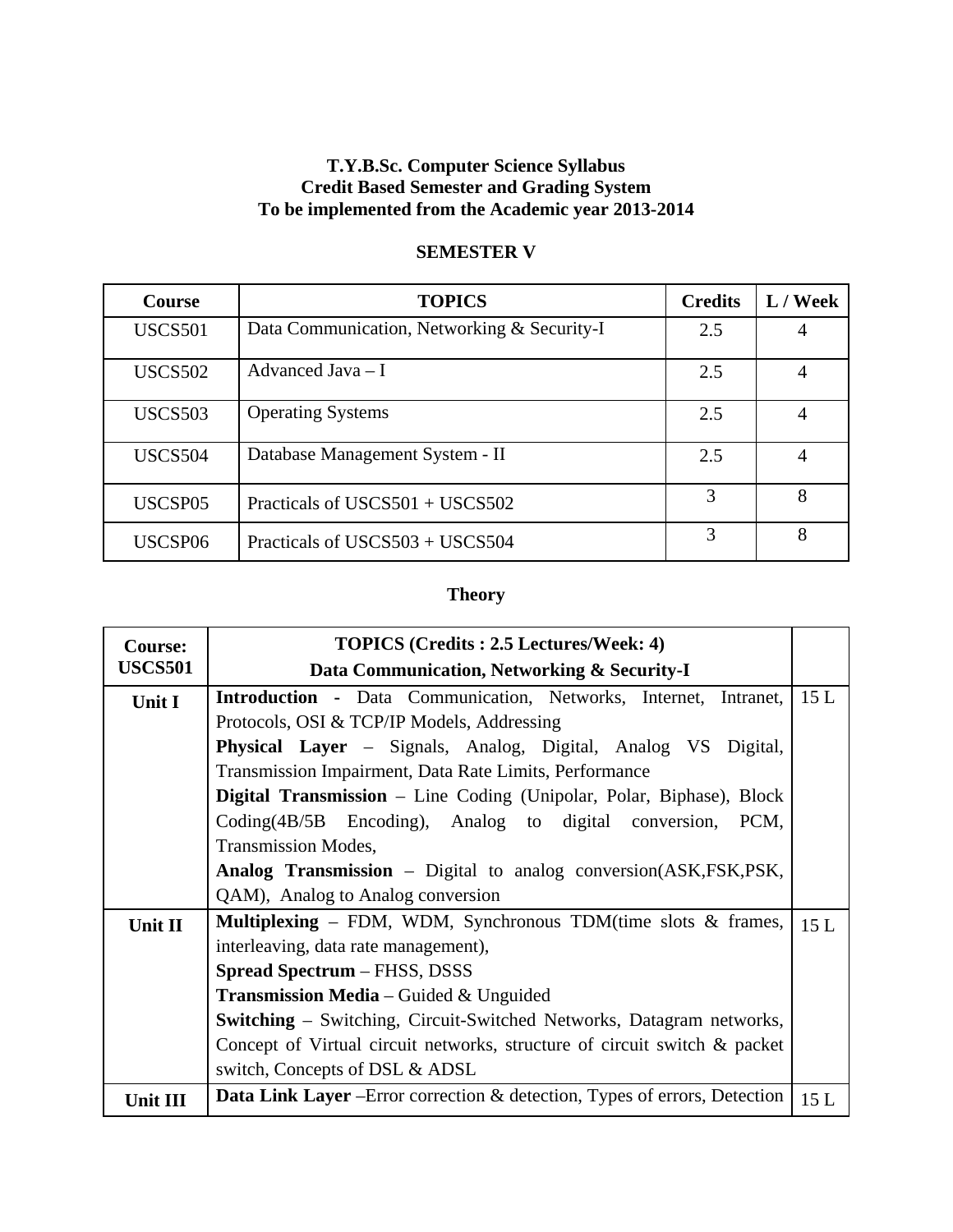|                                                                           | VS Correction, Block Coding,                                                   |     |
|---------------------------------------------------------------------------|--------------------------------------------------------------------------------|-----|
|                                                                           | Hamming Distance, Linear Block codes (single parity check, hamming             |     |
|                                                                           | codes), Cyclic codes, CRC Encoder & Decoder, CRC Polynomial & its              |     |
|                                                                           | degree, Checksum                                                               |     |
|                                                                           | Data Link Control & Protocols - Framing, Flow & Error Control,                 |     |
|                                                                           | Simplest, Stop-N-Wait, Stop-N-Wait ARQ, Go Back N ARQ, Selective               |     |
|                                                                           | Repeat ARQ, Piggybacking                                                       |     |
|                                                                           | <b>HDLC &amp; PPP–</b> HDLC Modes, HDLC Frames, PPP, PPP Transition states     |     |
| Unit IV                                                                   | <b>Multiple Access</b> – Random(CSMA), Controlled(Reservation, Polling,        | 15L |
|                                                                           | Token Passing), Channelization (FDMA, TDMA, CDMA)                              |     |
|                                                                           | Wired LAN – LLC, MAC, Ethernet, Ethernet frame, Addressing, Concept            |     |
|                                                                           | of MBaseN Ethernet, Bridged, Switched, Full Duplex Ethernet, Concept of        |     |
|                                                                           | Fast & Gigabit Ethernet                                                        |     |
|                                                                           | <b>Wireless LAN</b> - Introduction to WLAN(Architecture, Hidden, Exposed       |     |
|                                                                           | Station Problem), Introduction to Bluetooth & Architecture, Cellular           |     |
|                                                                           | telephony, Concept of 1G, 2G, 3G cellular telephony                            |     |
|                                                                           | <b>Connecting Devices</b> – Repeaters, Hubs, Bridges, Spanning tree algorithm, |     |
|                                                                           | Two & Three layer Switches, Routers, Gateways, Backbone networks,              |     |
|                                                                           | Concept of VLAN                                                                |     |
| <b>References</b>                                                         |                                                                                |     |
| 1) Data Communication & Networking (Forouzan), Tata McGraw-Hill Education |                                                                                |     |

- 1) Computer Networks and Internets Douglas Comer, Prentice Hall
- 2) Computer Networks Andrew Tanenbaum, Prentice Hall

| <b>Course:</b><br><b>USCS502</b> | <b>TOPICS</b> (Credits : 2.5 Lectures/Week: 4)<br><b>Advanced Java – I</b>         |  |
|----------------------------------|------------------------------------------------------------------------------------|--|
| <b>Unit I</b>                    | <b>Swing Components – I:</b> cIntroduction to JFC and Swing, Features of the 115 L |  |
|                                  | Java Foundation Classes, Swing API Components, JComponent Class,                   |  |
|                                  | Windows, Dialog Boxes, and Panels, Labels, Buttons, Check Boxes,                   |  |
|                                  | Menus, Pane, JScrollPane, Desktop pane, Scrollbars, Lists and Combo                |  |
|                                  | Boxes, Text-Entry Components.                                                      |  |
| Unit II                          | <b>Swing Components – II:</b> Toolbars, Implementing Action interface, Colors 15 L |  |
|                                  | and File Choosers, Tables and Trees, Printing with 2D API and Java Print           |  |
|                                  | Service API.                                                                       |  |
|                                  | Threads and Multithreading, The Lifecycle of a thread, Creating and                |  |
|                                  | running threads, Creating the Service Threads, Schedules Tasks using               |  |
|                                  | JVM, Thread-safe variables, Synchronizing threads, Communication                   |  |
|                                  | between threads.                                                                   |  |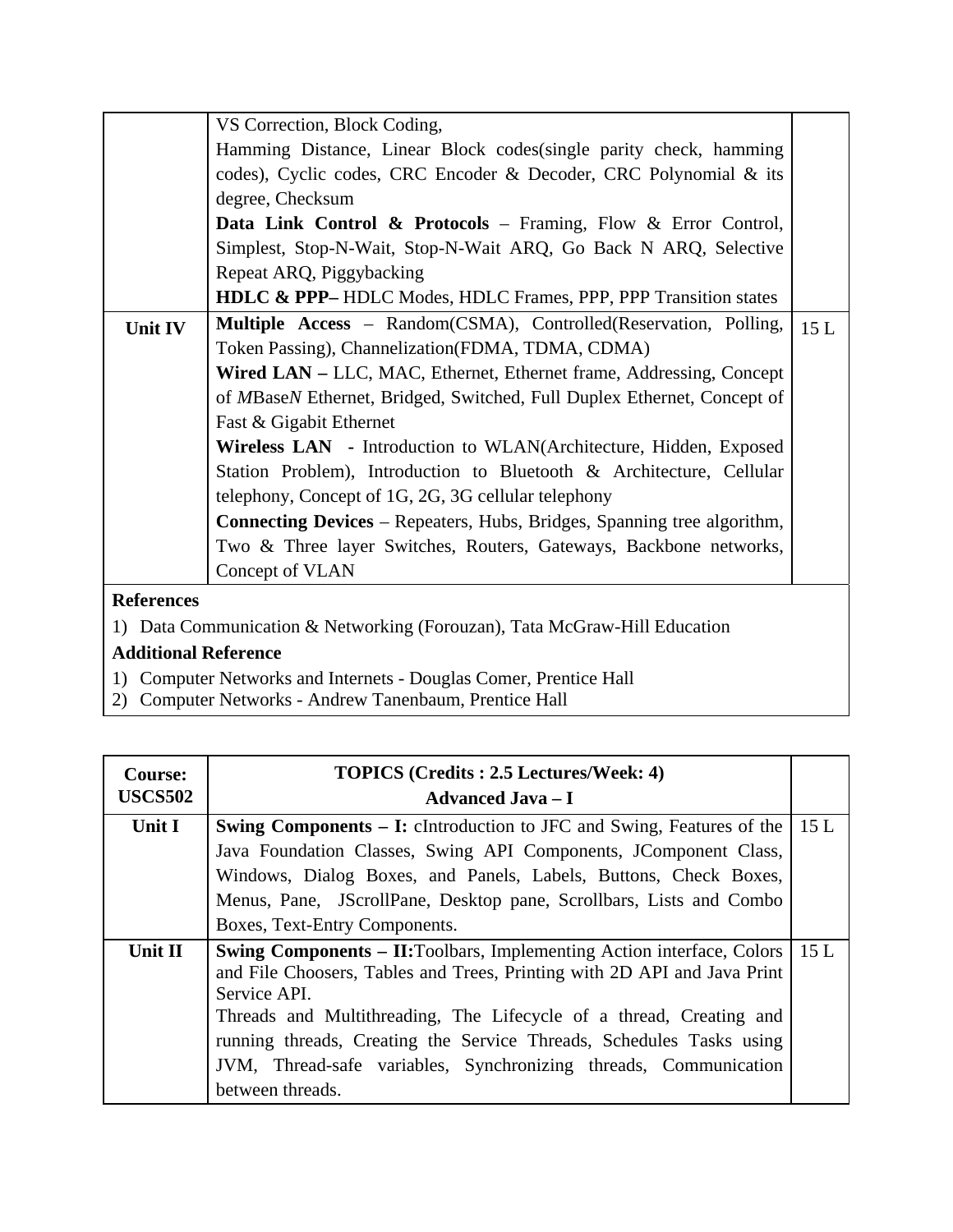| Unit III                                                            | JDBC: JDBC Introduction, JDBC Architecture, Types of JDBC Drivers,                                 | 15 L |
|---------------------------------------------------------------------|----------------------------------------------------------------------------------------------------|------|
|                                                                     | The Connectivity Model, The java.sql package, Navigating the ResultSet                             |      |
|                                                                     | object's contents, Manipulating records of a ResultSet object through User                         |      |
|                                                                     | Interface, The JDBC Exception classes, Database Connectivity, Data                                 |      |
|                                                                     | Manipulation (using Prepared Statements, Joins, Transactions, Stored                               |      |
|                                                                     | Procedures), Data navigation.                                                                      |      |
| Unit IV                                                             | <b>Networking with JAVA:</b> Overview of Networking, Working with URL,                             | 15L  |
|                                                                     | Connecting to a Server, Implementing Servers, Serving multiple Clients,                            |      |
|                                                                     | Sending E-Mail, Socket Programming, Internet Addresses, URL                                        |      |
|                                                                     | Connections. Accessing Network interface parameters, Posting Form Data,                            |      |
|                                                                     | Cookies, Overview of Understanding the Sockets Direct Protocol.                                    |      |
|                                                                     | Introduction to distributed object system, Distributed Object Technologies,                        |      |
|                                                                     | RMI for distributed computing, RMI Architecture, RMI Registry Service,                             |      |
|                                                                     | Parameter Passing in Remote Methods, Creating RMI application, Steps                               |      |
|                                                                     | involved in running the RMI application, Using RMI with Applets.                                   |      |
| <b>References</b>                                                   |                                                                                                    |      |
| 1)                                                                  | Joe Wigglesworth and Paula McMillan, Java Programming: Advanced Topics, Thomson                    |      |
| Course Technology (SPD)                                             |                                                                                                    |      |
|                                                                     | 2) Cay S. Horstmann, Gary Cornell, Core Java <sup>TM</sup> 2: Volume II-Advanced Features Prentice |      |
| <b>Hall PTR</b>                                                     |                                                                                                    |      |
| 3) Herbert Schildt, Java2: The Complete Reference, Tata McGraw-Hill |                                                                                                    |      |
|                                                                     |                                                                                                    |      |

1) The Java Tutorials of Sun Microsystems Inc.

| <b>Course:</b><br><b>USCS503</b> | <b>TOPICS (Credits: 2.5 Lectures/Week: 4)</b><br><b>Operating Systems</b> |     |
|----------------------------------|---------------------------------------------------------------------------|-----|
| Unit I                           | <b>Introduction:</b> Overview of Operating System, Evolution of Operating | 15L |
|                                  | System, Different Services of Operating System, Operating System for      |     |
|                                  | Main frame Computer Systems: Batch Processing Systems, Micro              |     |
|                                  | Systems, Time-Sharing<br>System.<br>Understanding<br>programmed           |     |
|                                  | Multiprogramming, Multiprocessing and Multitasking. Operating System      |     |
|                                  | for Multiprocessor Systems and Distributed Systems, Operating System for  |     |
|                                  | Client Server & Peer-to-Peer Systems, Clustered Systems. Real time        |     |
|                                  | <b>Operating System</b>                                                   |     |
|                                  | <b>Components of Operating System: Process Management, Main memory</b>    |     |
|                                  | Management, Secondary storage Management, File Management, I/O            |     |
|                                  | Management. Operating System Services, Command Interpreter, Interface     |     |
|                                  | between user and Operating System. Introduction to System calls: Types of |     |
|                                  | system calls                                                              |     |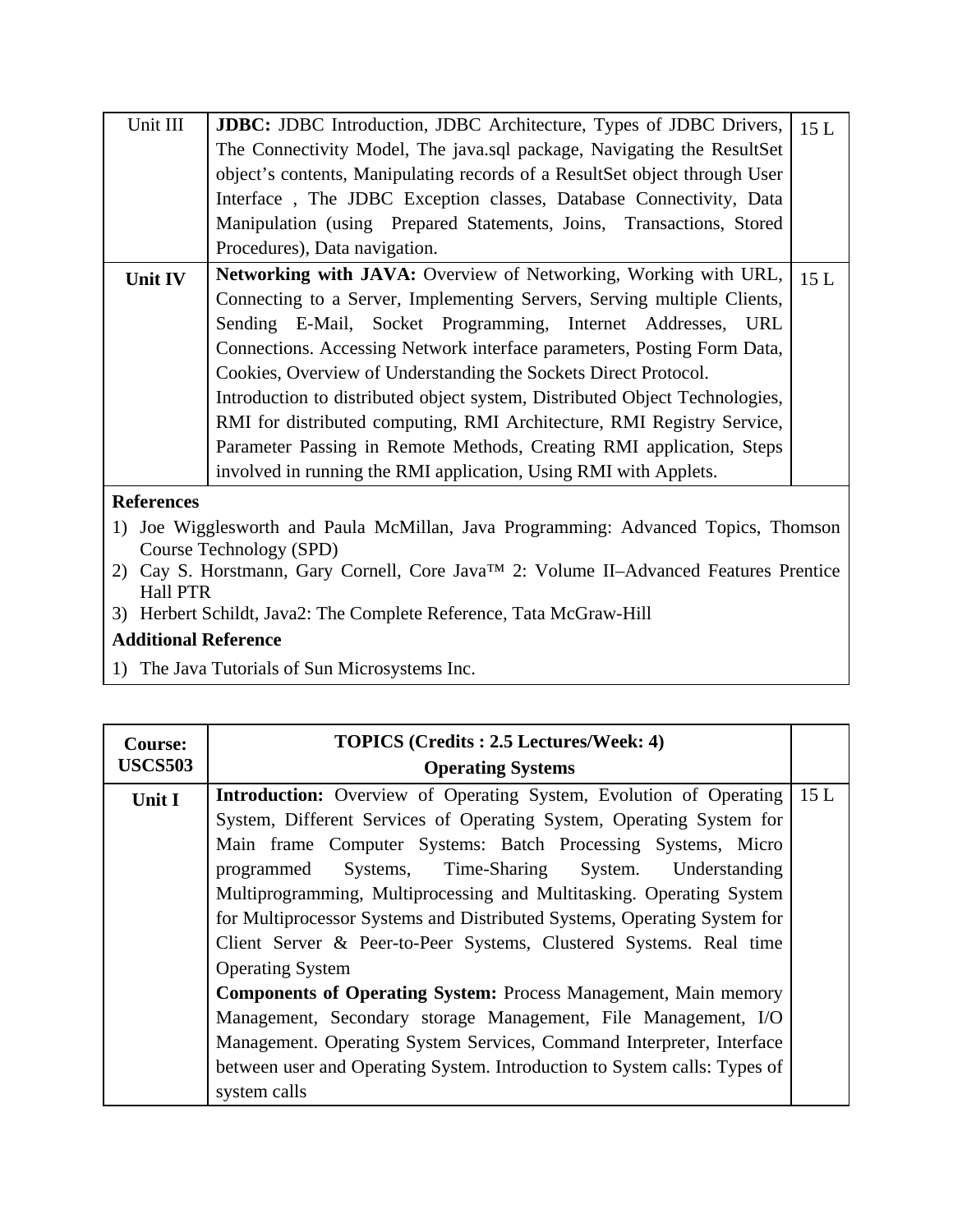|          | System programs and Operating System Structure: Layered approach,                                                                                                                                            |      |
|----------|--------------------------------------------------------------------------------------------------------------------------------------------------------------------------------------------------------------|------|
|          | Kernel based approach, Operating system design and Implementation.                                                                                                                                           |      |
|          | Process Management: Introduction to Process. Process states: two state                                                                                                                                       |      |
|          | and five state model, processes & resources, concurrent processes, process                                                                                                                                   |      |
|          | description, process control block and its role. Operation on processes,                                                                                                                                     |      |
|          | Cooperating processes                                                                                                                                                                                        |      |
| Unit II  | Interprocess Communication and light weight process: Direct &<br>indirect communication, message passing, synchronization, buffering.<br>Threads, single & multithreaded processes, user and kernel threads, | 15L  |
|          | multithreaded models, Threading issues, Creation of threads                                                                                                                                                  |      |
|          | CPU Scheduling and Process synchronization: Need for Process                                                                                                                                                 |      |
|          | scheduling, queuing diagram, scheduler and its types, Scheduling queues.                                                                                                                                     |      |
|          | Need for Process switching, context switching, process synchronization,                                                                                                                                      |      |
|          | CPU scheduling algorithms, General structure of a typical process, Critical                                                                                                                                  |      |
|          | Section Problem and its solutions, Two and multiple process solutions,                                                                                                                                       |      |
|          | Need for Mutual Exclusion, Classifying process interactions and Achieving                                                                                                                                    |      |
|          | mutual exclusion: Dekker's Algorithm, Peterson's Algorithm and their                                                                                                                                         |      |
|          | final correct solution for two processes.                                                                                                                                                                    |      |
|          | Tools for process synchronization: Semaphores, Binary semaphores,                                                                                                                                            |      |
|          | monitors, message passing: their use $\&$ implementation for mutual                                                                                                                                          |      |
|          | exclusion.                                                                                                                                                                                                   |      |
| Unit III | Classical Problems of Process synchronization: Producer-Consumer                                                                                                                                             | 15L  |
|          | problem for infinite and bounded buffers and its bounded buffer solution                                                                                                                                     |      |
|          | using Semaphore monitor and messages Reader-writer problem and its                                                                                                                                           |      |
|          | solutions with readers' priority and writers' priority, Dinning-Philosophers                                                                                                                                 |      |
|          | Problem and its solutions                                                                                                                                                                                    |      |
|          | Concurrency and Deadlock: Deadlocks and their Characteristics,                                                                                                                                               |      |
|          | Resource Allocation Graph, methods of handling deadlocks. Deadlock                                                                                                                                           |      |
|          | prevention techniques, Deadlock detection and avoidance: safe and unsafe                                                                                                                                     |      |
|          | state, resource allocation algorithm, Banker's algorithm, Recovery from                                                                                                                                      |      |
|          | deadlock.                                                                                                                                                                                                    |      |
|          | Memory management: Memory Management and its need, swapping                                                                                                                                                  |      |
|          | technique, Contiguous memory allocation. Paging and Segmentation,                                                                                                                                            |      |
|          | Segmentation with paging, Introduction to Virtual memory, Demand                                                                                                                                             |      |
|          | paging technique, Need for page replacement, Basic scheme, replacement                                                                                                                                       |      |
|          | algorithms, Thrashing and its cause.                                                                                                                                                                         |      |
| Unit IV  | File System: File Concept: attributes, operations, types, structure. File                                                                                                                                    | 15 L |
|          | access methods, Different directory structure, File system structures, File                                                                                                                                  |      |
|          | system implementations. Directory implementations, Allocation methods,                                                                                                                                       |      |
|          | Free space management.                                                                                                                                                                                       |      |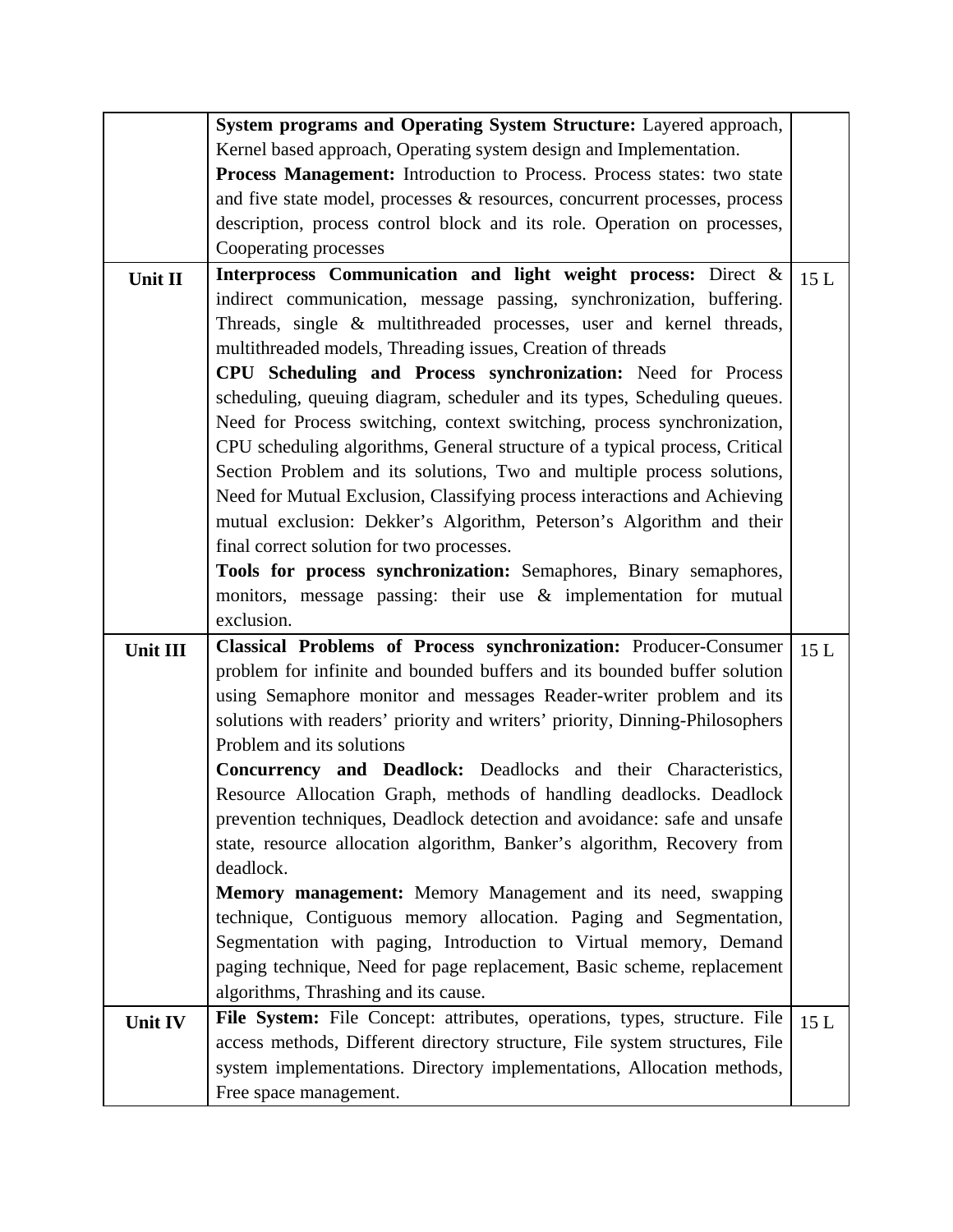| I/O System: Principles of I/O hardware and Software: typical bus            |
|-----------------------------------------------------------------------------|
| structure, polling, interrupts, direct memory access, application I/O       |
| Interface                                                                   |
| Disk Scheduling: FCFS, SSTF, SCAN, C-SCAN. Examples related to disk         |
| arm movement.                                                               |
| <b>Operating System Security:</b> Introduction to security problem, Program |
| threats, Intrusion Detection, Computer –Security<br>system<br>and           |
| Classifications.                                                            |

#### **References**

- 1) Operating System Concepts- Silberschatz, Galvin, Gagne, John wiley & Sons
- 2) Operating Systems- William stallings, Pearson-Prentice Hall.

- 1) Operating Systems- Andrew Tanenbaum & Albert WoodHull, PHI.
- 2) Operating Systems Achyut S Godbole, Tata Mc-Graw Hill,

| <b>Course:</b>  | <b>TOPICS</b> (Credits: 2.5 Lectures/Week: 4)                                 |     |
|-----------------|-------------------------------------------------------------------------------|-----|
| <b>USCS504</b>  | Database Management System - II                                               |     |
| Unit I          | <b>Decomposition:</b> Functional dependency, Closure of a set of functional   | 15L |
|                 | dependency, Lossless-Join decomposition, Multi valued dependency and          |     |
|                 | fourth normal form, Join dependency, Fifth normal form.                       |     |
|                 | <b>Concurrency Control:</b> Concept of a transaction, ACID properties, Serial |     |
|                 | and serializable schedules, Conflict and View serializabilty, Precedence      |     |
|                 | graphs and test for conflict seralizability.                                  |     |
| Unit II         | Enforcing serializability by locks: Concept of locks, the locking             | 15L |
|                 | scheduler, Two phase Locking, upgrading and down grading locks,               |     |
|                 | Concept of dead locks, Concurrency control by time stamps, The Thomos         |     |
|                 | Write rule.                                                                   |     |
|                 | Crash Recovery: ARIES algorithm. The log based recovery, recovery             |     |
|                 | related structures like transaction and dirty page table, Write-ahead log     |     |
|                 | protocol, check points, recovery from a system crash, Redo and Undo           |     |
|                 | phases.                                                                       |     |
| <b>Unit III</b> | Fundamentals of PL/SQL: Defining variables and constants, PL/SQL              | 15L |
|                 | expressions and comparisons: Logical Operators, Boolean Expressions,          |     |
|                 | CASE Expressions Handling, Null Values in Comparisons and Conditional         |     |
|                 | Statements, PL/SQL Datatypes: Number Types, Character Types, Boolean          |     |
|                 | Type, Datetime and Interval Types.                                            |     |
|                 | Overview of PL/SQL Control Structures: Conditional Control: IF and            |     |
|                 | CASE Statements, IF-THEN Statement, IF-THEN-ELSE Statement, IF-               |     |
|                 | THEN-ELSIF Statement, CASE Statement, Iterative Control: LOOP and             |     |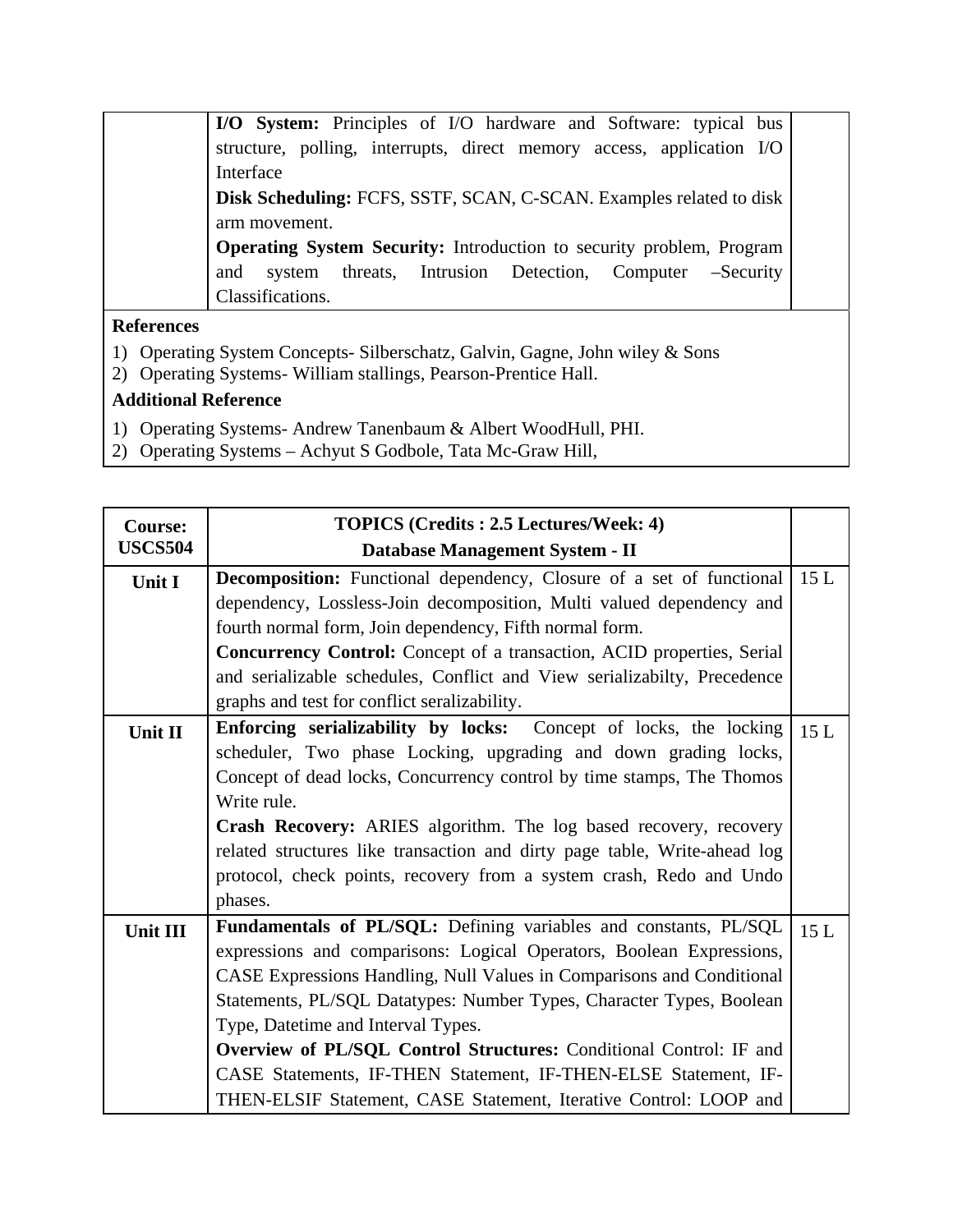| EXIT Statements, WHILE-LOOP, FOR-LOOP, Sequential Control: GOTO                              |  |
|----------------------------------------------------------------------------------------------|--|
| and NULL Statements, Concept of nested tables.                                               |  |
| <b>Sequences:</b> creating sequences, referencing, altering and dropping a<br>15L<br>Unit IV |  |
| sequence.                                                                                    |  |
| <b>Query evaluation:</b> System Catalog, Evaluation of relational operators like             |  |
| selection, projection, join and set, introduction to query optimization.                     |  |
| <b>Cursors:</b> Concept of a cursor, types of cursors: implicit cursors; explicit            |  |
| cursor, Cursor for loops, Cursor variables, parameterized cursors,                           |  |
| <b>Transactions in SQL:</b> Defining a transaction, Making Changes Permanent                 |  |
| with COMMIT, Undoing Changes with ROLLBACK, Undoing Partial                                  |  |
| Changes with SAVEPOINT and ROLLBACK, Defining read only                                      |  |
| transactions, explicit locks: transaction and system level, Choosing a                       |  |
| Locking Strategy: ROW SHARE and ROW EXCLUSIVE Mode.                                          |  |
| <b>References</b>                                                                            |  |
| Ramakrishnam, Gehrke, "Database Management Systems", McGraw-Hill.<br>$\left( \right)$        |  |
| Ivan Bayross, "SQL, PL/SQL - The Programming language of Oracle", B.P.B. Publications<br>2)  |  |
| 3) Michael Abbey, Michael J. Corey, Ian Abramson, Oracle 8i - A Beginner's Guide, Tata       |  |
| McGraw-Hill.                                                                                 |  |
| <b>Additional Reference</b>                                                                  |  |

#### 1) Elsmasri and Navathe, "Fundamentals of Database Systems", Pearson Education.

- 2) Peter Rob and Coronel, "Database Systems, Design, Implementation and Management", Thomson Learning
- 3) C.J.Date, Longman, "Introduction to database Systems", Pearson Education.
- 4) Jeffrey D. Ullman, Jennifer Widom, "A First Course in Database Systems", Pearson Education.
- 5) Martin Gruber, "Understanding SQL",B.P.B. Publications.
- 6) George Koch and Kevin Loney ,ORACLE "The Complete Reference", Tata McGraw Hill,New Delhi

| USCSP05 | Practicals of USCS501 + USCS502 (Credits: 3, Pract/Week: 8)  |
|---------|--------------------------------------------------------------|
|         | Study of URL, InetAddress and its members<br>1.              |
|         | Study of URLConnection & to read the contents.               |
|         | Study of URLConnection & to write to it.                     |
|         | 4. Study of Connection-less approach using datagram-approach |
|         | 5. Study of connection-oriented approach using ServerSocket  |
|         | 6. Creating server process using ServerSocket                |
|         | 7. Sending Email through Java                                |
|         | Designing RMI Application                                    |
|         | <b>Using Basic Swing Controls</b>                            |
|         | Using JScrollPane, JTabbedPane, JDesktopPane                 |

#### **Practicals**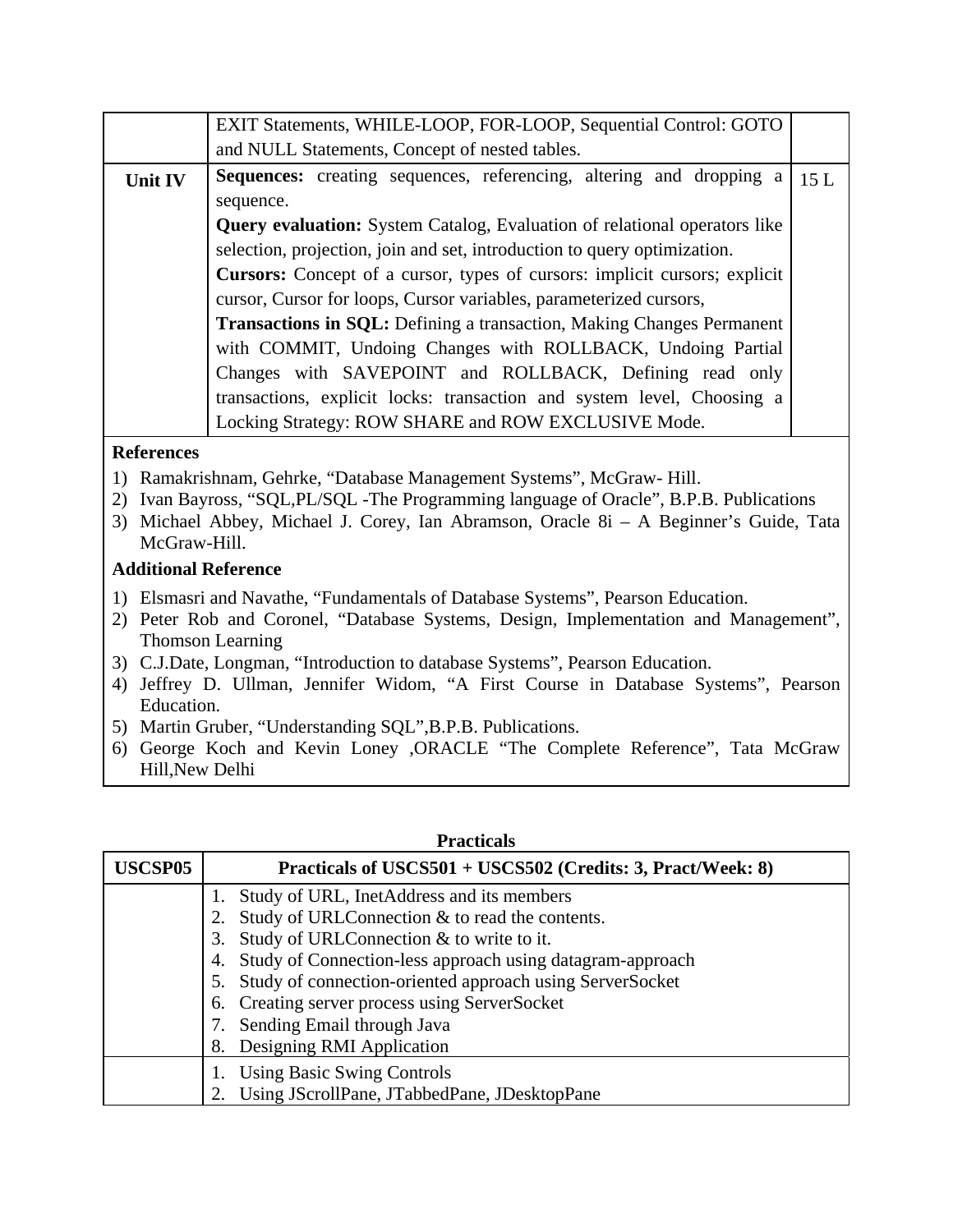|         | <b>Using Common Dialog Boxes</b><br>3.                                         |
|---------|--------------------------------------------------------------------------------|
|         | 4. Using JTable and JTree                                                      |
|         | 5. Creating Table in database                                                  |
|         | 6. Inserting data in tables & Displaying data                                  |
|         | 7. Using ResultSetMetaData                                                     |
|         | 8. Using Prepared Statements                                                   |
|         |                                                                                |
| USCSP06 | Practicals of USCS503 + USCS504 (Credits: 3, Pract/Week: 8)                    |
|         | 1. Demonstrate round-robin/ priority-based scheduling using thread             |
|         | 2. For any of the scheduling algorithm that uses thread, calculate turn-around |
|         | time for each job.                                                             |
|         | 3. Demonstrate the concept of synchronized access to shared resource           |
|         | 4. Demonstrate the use of inter-process communication                          |
|         | 5. Demonstrate any one of deadlock avoidance algorithm                         |
|         | 6. Demonstrate the use of memory management with first fit/best fit/worst fit  |
|         | using arrays.                                                                  |
|         | 7. Demonstrate any one of the page replacement algorithm.                      |
|         | 8. Demonstrate any of the disk scheduling algorithms.                          |
|         | 1. Writing PL/SQL Blocks with basic programming constructs by                  |
|         | including following:                                                           |
|         | a. Sequential Statements                                                       |
|         | b. unconstrained loop                                                          |
|         | c. IfthenElse, IFELSIFELSE END IF                                              |
|         | 2. Writing PL/SQL Blocks with basic programming constructs by                  |
|         | including following:                                                           |
|         | a Insert value in while loop                                                   |
|         | b. CASE WHEN statement with variable                                           |
|         | c. Use GoTO to jump out of a loop, NULL as a statement inside IF               |
|         | 3. Procedures in PL/SQL Block                                                  |
|         | a. Create an empty procedure, replace a procedure and call procedure           |
|         | b. Create a stored procedure and call it                                       |
|         | c. Define procedure to insert data                                             |
|         | d. A forward declaration of procedure                                          |
|         | 4. Functions in PL/SQL Block                                                   |
|         | a. Define and call a function                                                  |
|         |                                                                                |
|         | b. Define and use function in select clause,                                   |
|         | Call function in dbms_output.put_line<br>c. Recursive function                 |
|         | d. Count Employee from a function and return value back                        |
|         |                                                                                |
|         | e. Call function and store the return value to a variable                      |
|         | 5. Cursors with                                                                |
|         | a. Types: Implicit Cursor and Explicit Cursor<br>b. Cursor for loops           |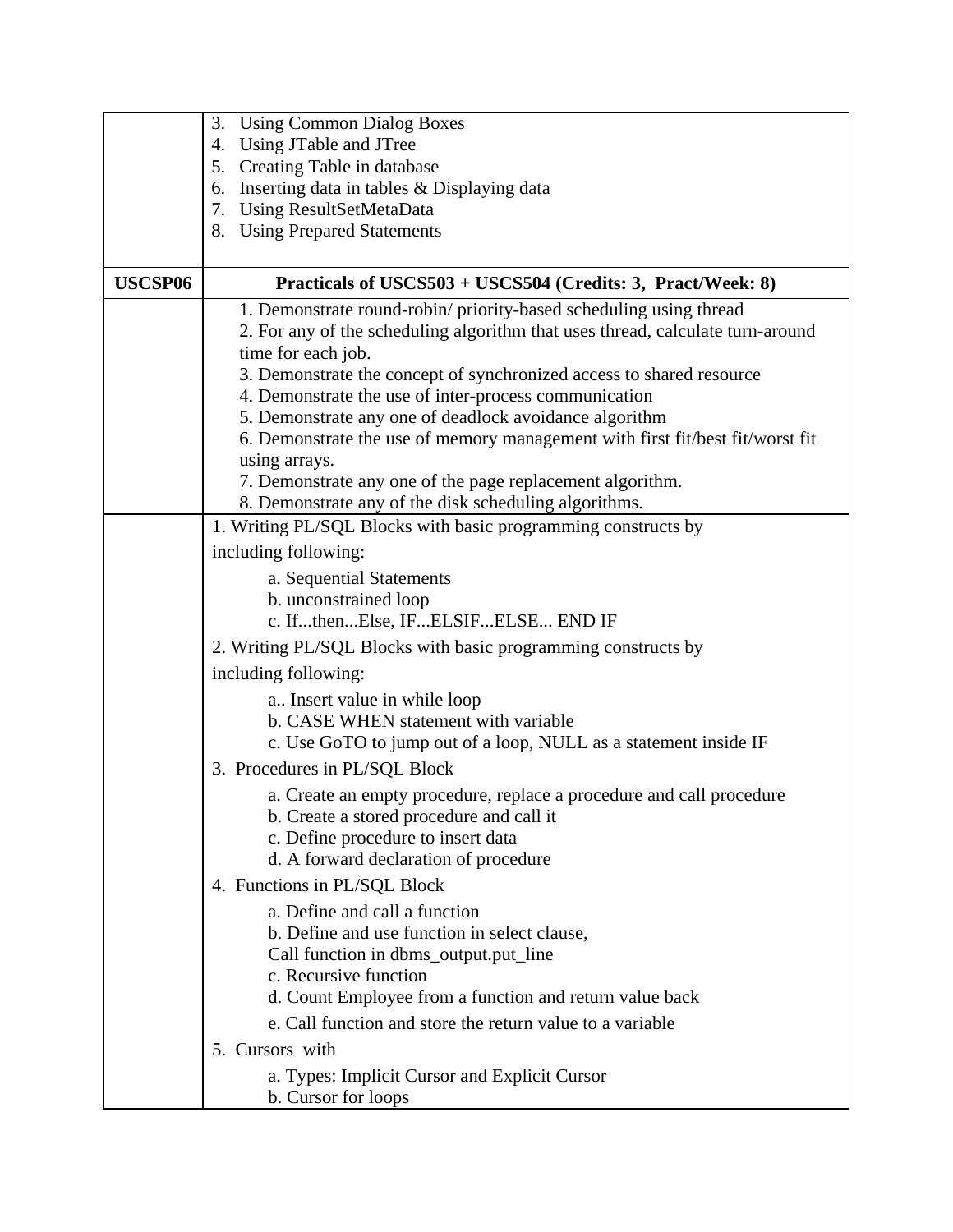| c. A program for simple loop and fetching the cursor.<br>d. Create a cursor in for statement. |
|-----------------------------------------------------------------------------------------------|
| 6. Cursors with                                                                               |
| a. A cursor with sub queries                                                                  |
| b. Combination of PL/SQL, cursor and for loop                                                 |
| c. Parameterized cursors<br>d. Cursor Variables                                               |
| 7. Creating and working with Sequences                                                        |
| 8. Study of transactions and locks                                                            |
|                                                                                               |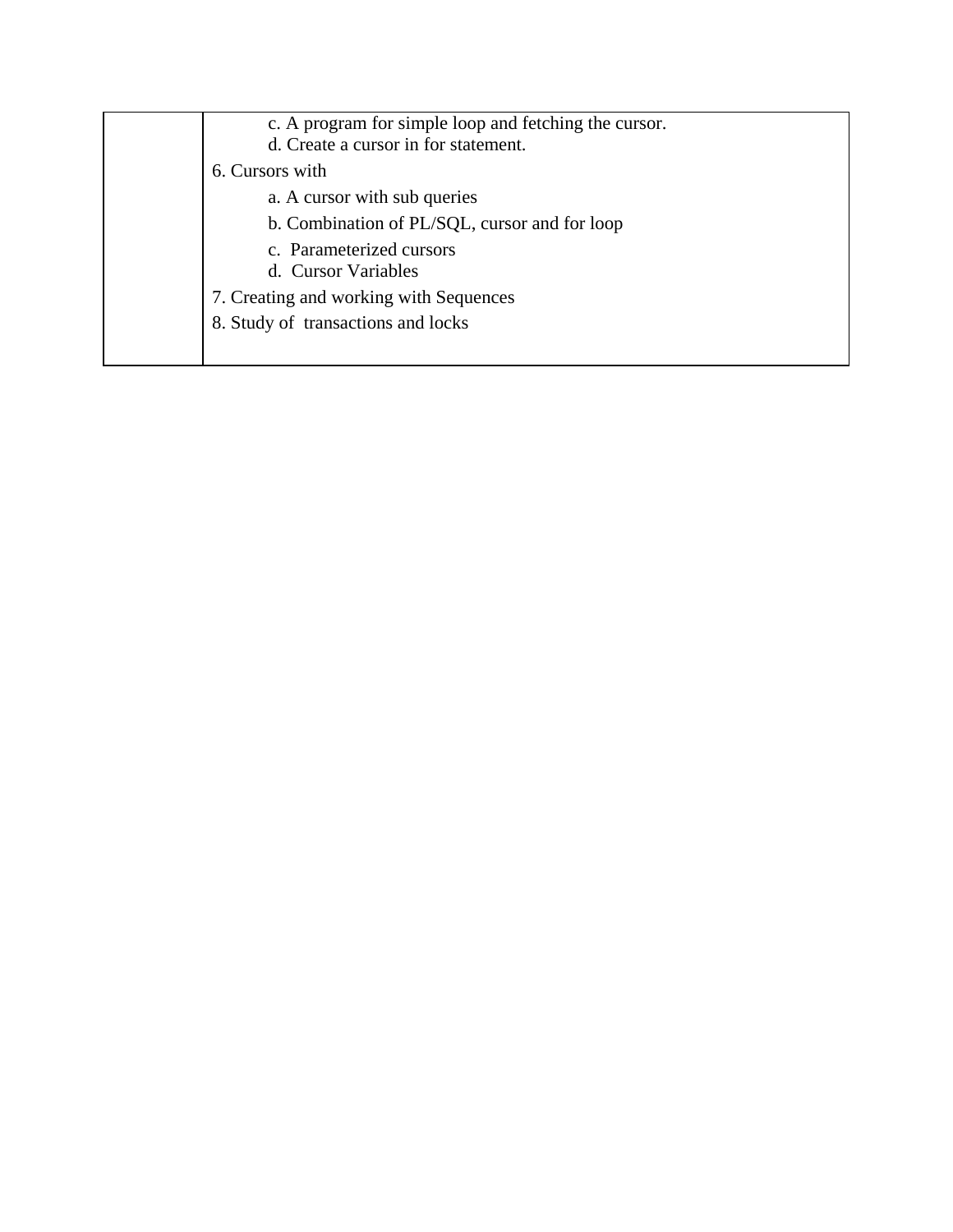#### **T.Y.B.Sc. Computer Science Syllabus Credit Based Semester and Grading System To be implemented from the Academic year 2013-2014**

| <b>Course</b>  | <b>TOPICS</b>                                | <b>Credits</b> | L / Week |
|----------------|----------------------------------------------|----------------|----------|
| <b>USCS601</b> | Data Communication, Networking & Security-II | 2.5            | 4        |
| <b>USCS602</b> | Advanced Java - II                           | 2.5            | 4        |
| <b>USCS603</b> | Linux                                        | 2.5            | 4        |
| <b>USCS604</b> | Software Engineering                         | 2.5            | 4        |
| USCSP07        | Practicals of $USCS601 + USCS602$            | 3              | 8        |
| USCSP08        | Practicals of USCS $603 + USCS604$           | 3              | 8        |

#### **SEMESTER VI**

# **Theory**

| <b>Course:</b> | <b>TOPICS</b> (Credits : 2.5 Lectures/Week: 4)                                                                                       |     |
|----------------|--------------------------------------------------------------------------------------------------------------------------------------|-----|
| <b>USCS601</b> | Data Communication, Networking & Security-II                                                                                         |     |
| <b>Unit I</b>  | Network Layer -Logical addressing, IPv4 Addresses, Classful & Classless                                                              | 15L |
|                | addresses, NAT, IPv6 Addressing,                                                                                                     |     |
|                | <b>Network layer protocol</b> – Internetworking, IPv4, IPv4 protocol packet                                                          |     |
|                | format, IPv6 Protocol & Packet format, IPv4 VS IPv6, Transition from                                                                 |     |
|                | IPv4 to IPv6, Address Resolution protocols (ARP, RARP), BOOTP, DHCP,                                                                 |     |
|                | <b>Routing Protocols</b> - Delivery, forwarding, routing, types of routing,                                                          |     |
|                | routing tables, Unicast Routing, Unicast Routing protocols, RIP, Concepts                                                            |     |
|                | of OSPF, BGP & Multicast Routing                                                                                                     |     |
| Unit II        | <b>Transport Layer - Process to process delivery, UDP, TCP</b><br>Congestion Control & Quality of Service- Data traffic, Congestion, | 15L |
|                | Congestion Control(Open Loop, Closed Loop & Congestion control in                                                                    |     |
|                | TCP), QoS and Flow Characteristics                                                                                                   |     |
|                | Application Layer - DNS, Remote Logging (Telnet), SMTP, FTP, WWW,                                                                    |     |
|                | <b>HTTP</b>                                                                                                                          |     |
| Unit III       | <b>Introduction:</b> Introduction to system and network security, security                                                           | 15L |
|                | attacks, security services and mechanisms.                                                                                           |     |
|                | Malicious software and Internet Security: viruses and related threats,                                                               |     |
|                | virus countermeasures, denial of service attacks, <i>Hacking</i> , Security policies                                                 |     |
|                | and plan, Strategies for a secure network.                                                                                           |     |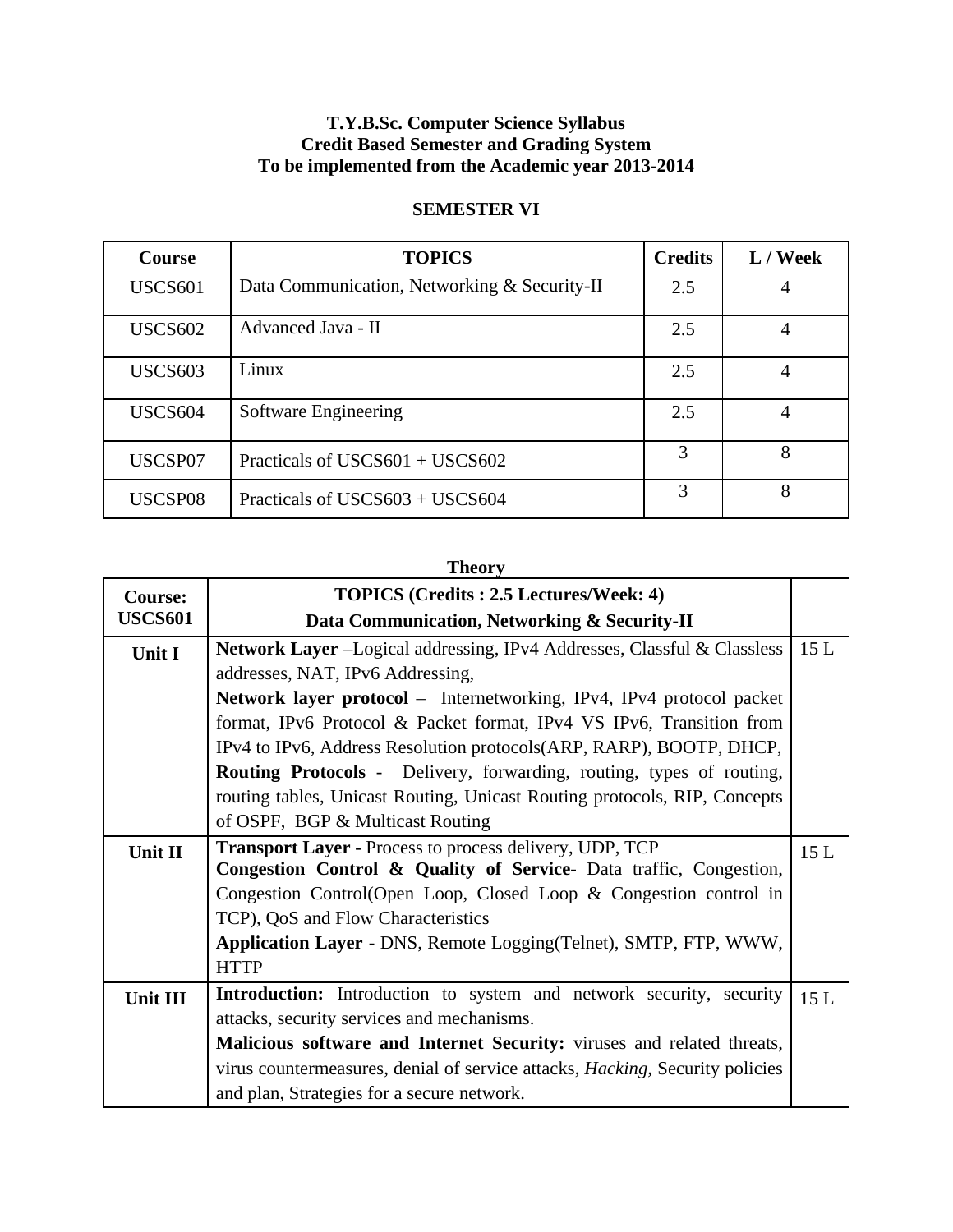|                   | Firewall and Intrusion Detection: Firewalls and their types, DMZ,                 |  |
|-------------------|-----------------------------------------------------------------------------------|--|
|                   | Limitations of firewalls, Intruders, Intrusion detection (Host based,             |  |
|                   | Networked, Distributed), IDS.                                                     |  |
| <b>Unit IV</b>    | <b>Cryptography:</b> Traditional and Modern Symmetric-Key Ciphers, DES and   15 L |  |
|                   | AES, Asymmetric -Key Cryptography, RSA and ELGAMAL                                |  |
|                   | cryptosystems. Message Digest, Digital Signature, Key Management                  |  |
|                   | Network Security: Security at Application Layer (E-MAIL, PGP and                  |  |
|                   | S/MIME), Security at Transport Layer (SSL and TLS), Security at Network           |  |
|                   | Layer (IPSec).                                                                    |  |
| <b>References</b> |                                                                                   |  |

- 1) Data Communication & Networking (Forouzan) , Tata McGraw-Hill Education
- 2) Cryptography & Network Security, Behrouz A. Forouzan, Tata McGraw-Hill,
- 3) Network security essentials-applications and standards, William Stallings, Third Edition, Pearson Education

- 1) Computer Networks and Internets Douglas Comer, Prentice Hall
- 2) Computer Networks Andrew Tanenbaum, Prentice Hall

| <b>Course:</b> | TOPICS (Credits: 2.5 Lectures/Week: 4)                                    |      |
|----------------|---------------------------------------------------------------------------|------|
| <b>USCS602</b> | <b>Advanced Java - II</b>                                                 |      |
| <b>Unit I</b>  | What Is a Servlet? The Example Servlets, Servlet Life Cycle, Sharing      | 15 L |
|                | Information, Initializing a Servlet, Writing Service Methods, Filtering   |      |
|                | Requests and Responses, Invoking Other Web Resources, Accessing the       |      |
|                | Web Context, Maintaining Client State, Finalizing a Servlet.              |      |
| Unit II        | What Is a JSP Page?, The Example JSP Pages, The Life Cycle of a JSP       | 15L  |
|                | Page, Creating Static Content, Creating Dynamic Content, Unified          |      |
|                | Expression Language, JavaBeans Components, JavaBeans Concepts, Using      |      |
|                | NetBeans GUI Builder Writing a Simple Bean, Properties: Simple            |      |
|                | Properties, Using Custom tags, Reusing content in JSP Pages, Transferring |      |
|                | Control to Another Web Component, Including an Applet.                    |      |
| Unit III       | Introduction to EJB, Benefits of EJB, Types of EJB, Session Bean: State   | 15 L |
|                | Management Modes; Message-Driven Bean, Differences between Session        |      |
|                | Beans and Message-Driven Beans, The Contents of an Enterprise Bean,       |      |
|                | Naming Conventions for Enterprise Beans, The Life Cycles of Enterprise    |      |
|                | Beans, The Life Cycle of a Stateful Session Bean, The Life Cycle of a     |      |
|                | Stateless Session Bean, The Life Cycle of a Message-Driven Bean           |      |
| Unit IV        | Defining Client Access with Interfaces: Remote Access, Local Access,      | 15L  |
|                | Local Interfaces and Container-Managed Relationships, Deciding on         |      |
|                | Remote or Local Access, Web Service Clients, Method Parameters and        |      |
|                | Access. Building Web Services with JAX-WS: Setting the Port, Creating a   |      |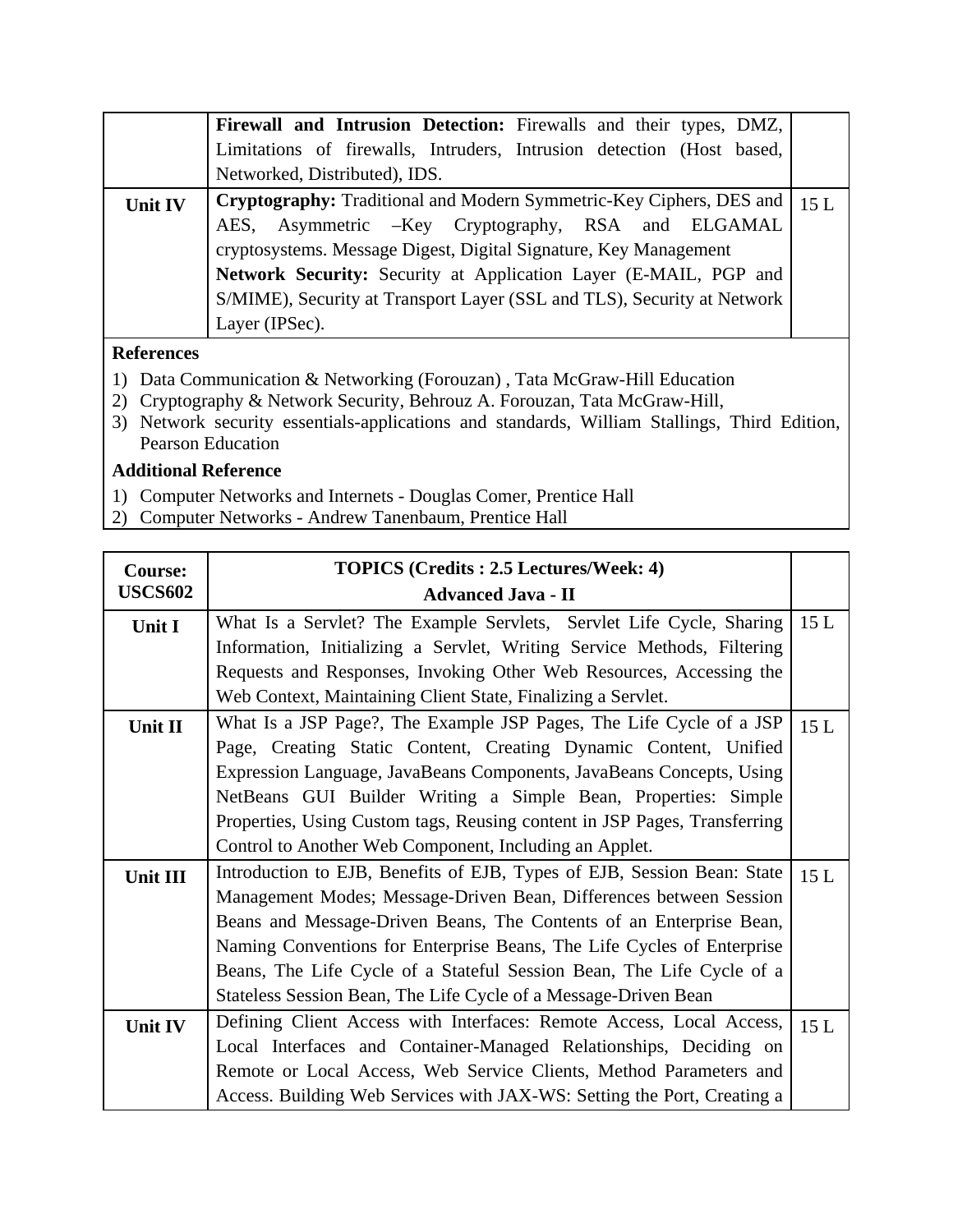#### **References**

- 1) Joe Wigglesworth and Paula McMillan, Java Programming: Advanced Topics, Thomson Course Technology (SPD)
- 2) Eric Jendrock, Jennifer Ball, D Carson and others, The Java EE 5 Tutorial, Pearson Education
- 3) Bryan Basham, Kathy Sierra, Bert Bates, Head First Servlets and JSP, O'reilly (SPD)
- 4) The Java Tutorials of Sun Microsystems Inc.

- 1) Cay S. Horstmann, Gary Cornell, Core Java™ 2: Volume II–Advanced Features Prentice Hall PTR, 2001
- 2) Ivan Bayross, Web Enabled Commercial Applications Development Using Java 2, BPB Publications

| <b>Course:</b> | <b>TOPICS</b> (Credits: 2.5 Lectures/Week: 4)                                  |     |
|----------------|--------------------------------------------------------------------------------|-----|
| <b>USCS603</b> | Linux                                                                          |     |
| Unit I         | Linux System: History, Design Principles, Kernel Modules, Process              | 15L |
|                | Management, Scheduling, Memory Management, File system, I/O.                   |     |
|                | Linux Basics: Looking into the Linux Kernel, GNU Utilities, Desktop            |     |
|                | environments, The Linux console The Unix/Linux architecture, Features of       |     |
|                | Unix/Linux.                                                                    |     |
|                | Basic bash shell commands: Starting the shell, Shell prompt, File system       |     |
|                | Navigation, File and directory listing, File handling, Directory handling,     |     |
|                | Viewing file contents                                                          |     |
|                | More bash shell commands: Monitoring programs, Monitoring disk                 |     |
|                | space, Working with data files: Sorting, Searching, Compressing,               |     |
|                | Archiving                                                                      |     |
|                | <b>The Linux environment variable:</b> Environment variables, setting          |     |
|                | environment variables, Removing environment variables, Default shell           |     |
|                | environment variables, setting the PATH environment variables, Locating        |     |
|                | system environment variables, Variable arrays, Using command aliases           |     |
| Unit II        | Understanding Linux file permission: Linux security, Using Linux               | 15L |
|                | groups, Decoding file permissions, Changing security settings, Sharing         |     |
|                | files                                                                          |     |
|                | <b>Basic script building:</b> Using multiple commands, Creating a script file, |     |
|                | Displaying messages, Using variables, Redirecting Input and Output, Pipes,     |     |
|                | Performing math, Exiting the script.                                           |     |
|                | Using structured commands: Working with the if-then, if-then-else and          |     |
|                | nesting if statements, test command, Compound condition testing,               |     |
|                | advanced if then features, the case command.                                   |     |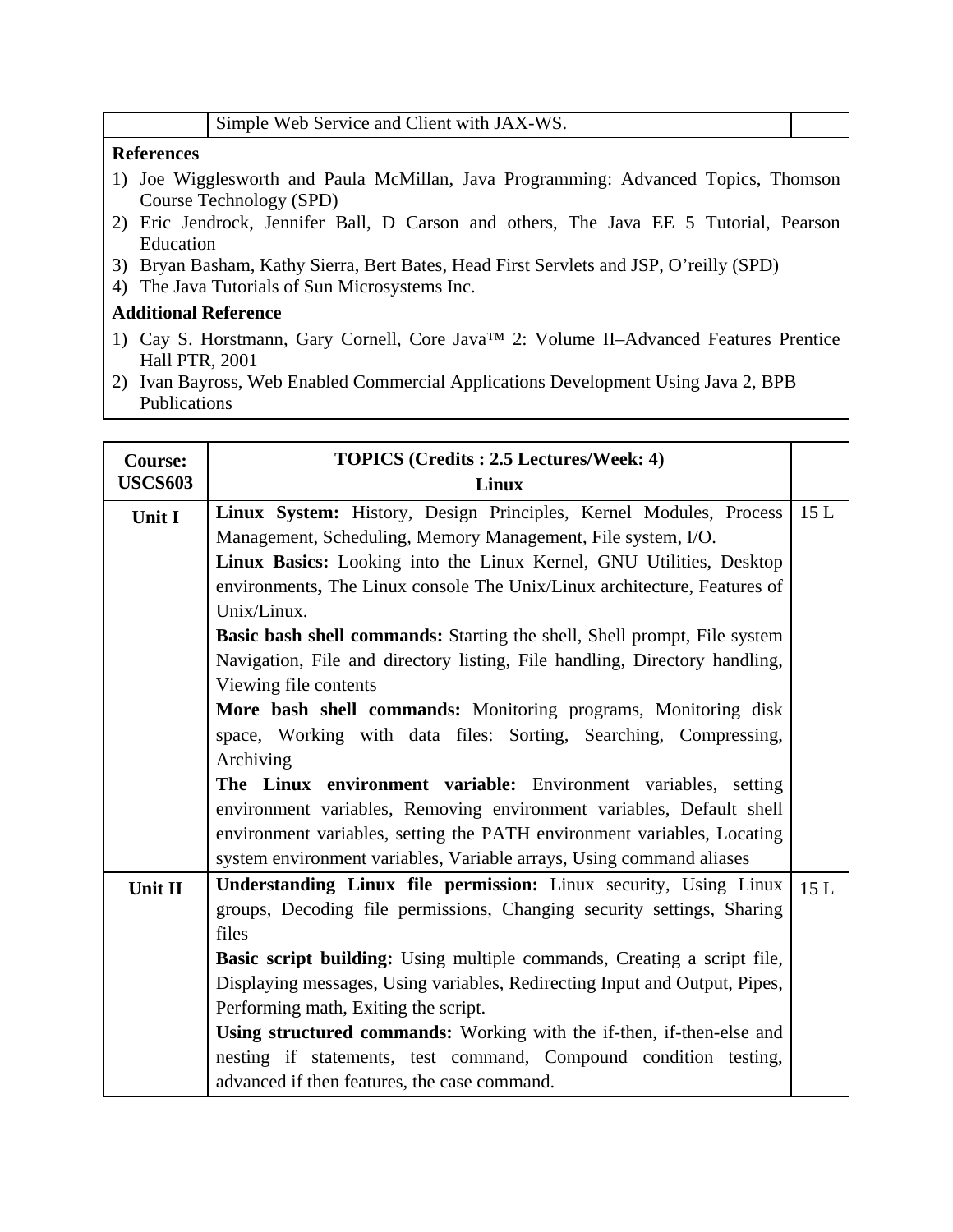|                   | More structured commands: for command, C-style for command, while            |     |
|-------------------|------------------------------------------------------------------------------|-----|
|                   | command, until command, nesting loops, Looping on file data, controlling     |     |
|                   | the loop, processing the $o/p$ of a loop.                                    |     |
|                   | Handling user input: Command line parameters, Special parameter              |     |
|                   | variables, shift command, working with options, Standardizing options,       |     |
|                   | Getting user I/P                                                             |     |
| <b>Unit III</b>   | <b>Presenting data:</b> Understanding I/O, Redirecting O/p in scripts,       | 15L |
|                   | Redirecting I/p in scripts, Creating your own redirection, Listing open file |     |
|                   | descriptors, Suppressing command o/p, Using temporary files, Logging         |     |
|                   | Messages.                                                                    |     |
|                   | Script control: Handling signals, Running scripts in background mode,        |     |
|                   | Running scripts without a console, Job control, Job Scheduling Commands:     |     |
|                   | nice, renice, at, batch, cron table, Running the script at boot.             |     |
|                   | <b>Editors:</b> Sed and awk                                                  |     |
|                   | <b>TCP/IP networking:</b> TCP/IP Basics, TCP/IP Model, Resolving IP          |     |
|                   | addresses, Applications, telnet, ftp, Berkeley commands.                     |     |
|                   | Linux Firewall: Introduction to firewall, Displaying status of firewall,     | 15L |
| Unit IV           | Turning an iptables Firewall on/off, Testing firewall, Configuring the       |     |
|                   | firewall for Remote SSH Administration                                       |     |
|                   |                                                                              |     |
|                   | Essential System Administration: root: The system administrator's login,     |     |
|                   | The administrator's privileges, Startup & Shutdown.                          |     |
|                   | Advanced System Administration: Partitions & file systems, /etc/fstab,       |     |
|                   | fsck, System startup and init, Shutdown & sync operation                     |     |
| <b>References</b> |                                                                              |     |
|                   | 1) Unix Concepts and Applications, Sumitabha Das., TMH.                      |     |

- 2) Linux Command line and Shell Scripting: Bible, Richard Blum, Wiley-India.
- 3) Linux Networking Cookbook, Carla, Schroder, O'reilly.

- 1) Unix Complete Reference, TMH.
- 2) Linux Complete Reference, TMH.
- 3) Linux Command Reference Shroff

| <b>Course:</b> | <b>TOPICS</b> (Credits: 2.5 Lectures/Week: 4)                                   |  |
|----------------|---------------------------------------------------------------------------------|--|
| <b>USCS604</b> | <b>Software Engineering</b>                                                     |  |
| Unit I         | <b>Project management:</b> Revision of Project Management Process, Role of 15 L |  |
|                | Project Manager, Project Management Knowledge Areas, Managing                   |  |
|                | Changes in requirements, Role of software Metrics                               |  |
|                | Size & Effort Estimation: Concepts of LOC & Estimation, Function                |  |
|                | Point, COCOMO Model, Concept of Effort Estimation & Uncertainty                 |  |
|                | Project Scheduling: Building WBS, Use of Gantt & PERT/CPM chart                 |  |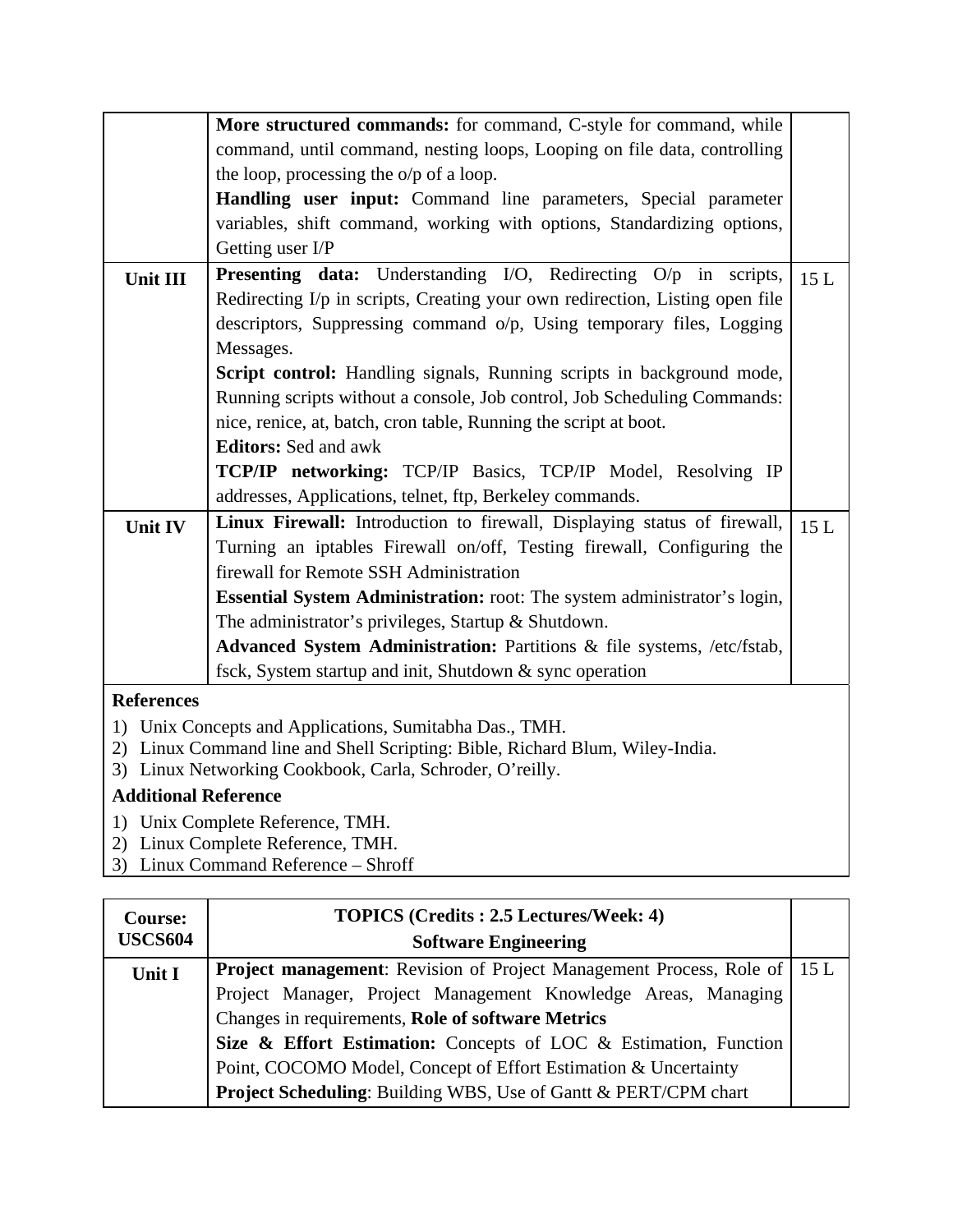|                             | Staffing Configuration Management Process & Functionality &                                                                                              |     |
|-----------------------------|----------------------------------------------------------------------------------------------------------------------------------------------------------|-----|
| Unit II                     |                                                                                                                                                          | 15L |
|                             | Mechanism, Process Management, CMM & its levels, Risk Management &                                                                                       |     |
|                             | activities                                                                                                                                               |     |
|                             | Management of OO software Projects - Object oriented metrics, Use-                                                                                       |     |
|                             | Case Estimation, Selecting development tools, Introduction to CASE                                                                                       |     |
|                             | Changing Trends In Software Development - Unified Process, Its phases                                                                                    |     |
|                             | & disciplines, Agile Development - Principles & Practices, Extreme                                                                                       |     |
|                             | programming- Core values & Practices Frameworks, Components,                                                                                             |     |
|                             | Services, Introduction to Design Patterns, Open Source                                                                                                   |     |
| Unit III                    | Software Testing: Introduction to Quality Assurance, Six Sigma, Testing                                                                                  | 15L |
|                             | Fundamentals, Common Terms(like Error, Fault, Failure, Bug, Crash)                                                                                       |     |
|                             | Objectives of testing, Challenges in Testing, Principles of Testing,                                                                                     |     |
|                             | <b>Static Testing</b> – Introduction & Principles.                                                                                                       |     |
|                             | Types of Testing - Levels of testing such as Unit testing, Integration                                                                                   |     |
|                             | testing, System testing, Validation Testing, Acceptance testing, Types of                                                                                |     |
|                             | testing such as Black box, White Box, Functional, Performance,                                                                                           |     |
|                             | Regression, Acceptance, Volume, Stress, Alpha, Beta testing                                                                                              |     |
|                             | Planning Software Testing - Test Plan, Test Plan Specification, Test Case                                                                                |     |
|                             | Execution and Analysis, Defect logging and tracking                                                                                                      |     |
| Unit IV                     | <b>Black Box Testing:</b> Introduction, Equivalence partitioning, Boundary-                                                                              | 15L |
|                             | value analysis, Robustness testing, Cause Effect Graph                                                                                                   |     |
|                             | White Box Testing :Statement Coverage, Branch/Decision Coverage,                                                                                         |     |
|                             | Condition Coverage, Graph Matrix, Cyclomatic complexity, Mutation                                                                                        |     |
|                             | Testing                                                                                                                                                  |     |
|                             | Object Oriented Testing $\&$ Web site testing – Object Oriented Testing                                                                                  |     |
|                             | Strategies, Testing methods, Overview of web site testing                                                                                                |     |
| <b>References</b>           |                                                                                                                                                          |     |
|                             |                                                                                                                                                          |     |
|                             | 1) System Analysis & Design - Satzinger, Jackson, Burd, Cengage Learning, India.<br>2) Software Engineering- A Practitioner's Approach, McGraw Hill Int. |     |
|                             | 3) Integrated Approach to Software Engineering - Pankaj Jalote (Narosa)                                                                                  |     |
| <b>Additional Reference</b> |                                                                                                                                                          |     |
|                             |                                                                                                                                                          |     |
|                             | 1) Design Patterns – Elements of Reusable Object-Oriented Software, Pearson By – Erich<br>Gamma, Richard Helm, Ralph Johnson, John Vlissides,            |     |
|                             | 2) Software Engineering: Waman Jawadekar, TMH                                                                                                            |     |

3) Software Engineering : Sommerville, Pearson Education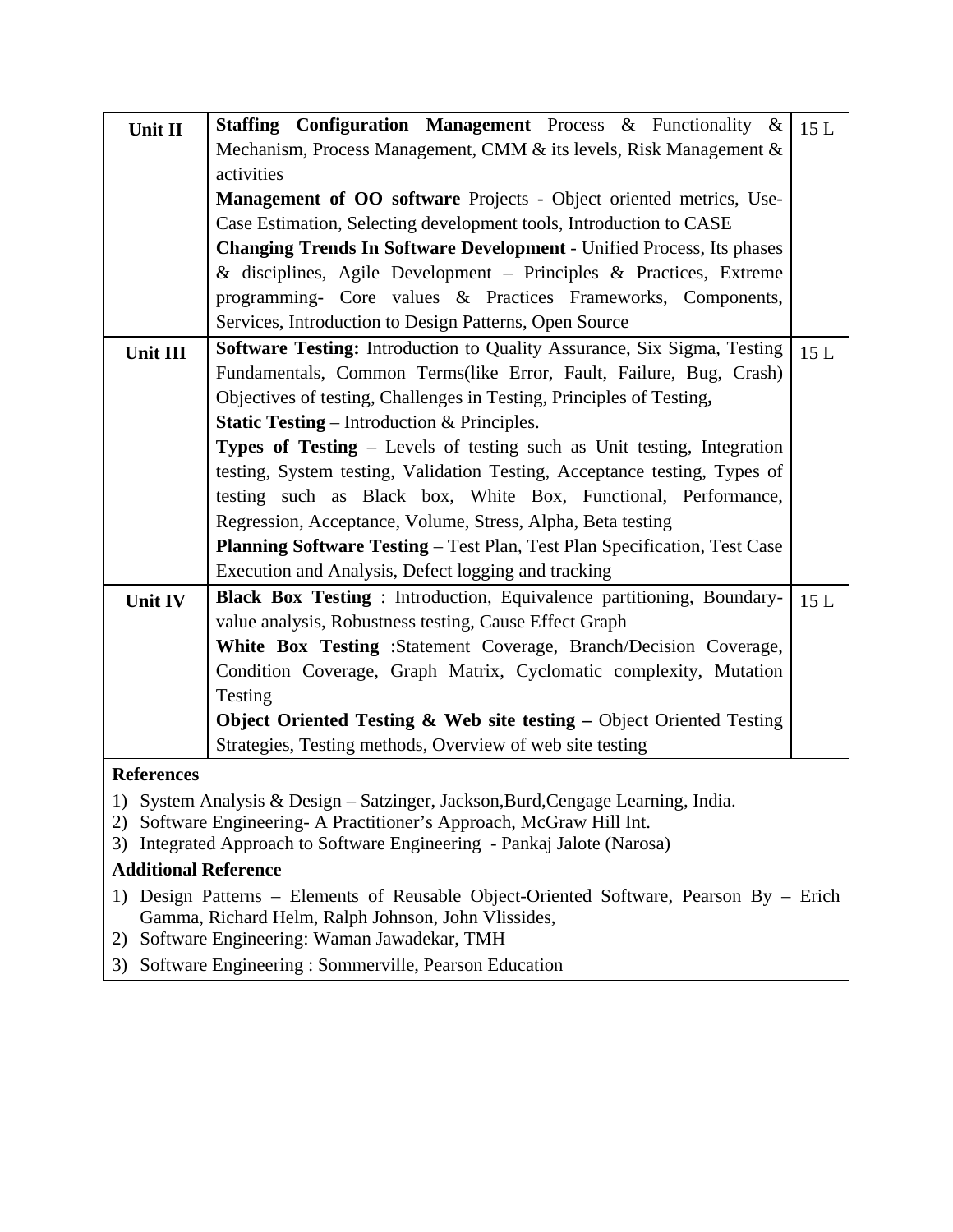|                | <b>Practicals</b>                                                                |
|----------------|----------------------------------------------------------------------------------|
| <b>USCSP07</b> | Practicals of USCS601 + USCS602 (Credits: 3, Pract/Week: 8)                      |
|                | 1. Basic Linux commands such as file and directory manipulation, redirection     |
|                | and piping                                                                       |
|                | 2. Basic filter commands such as head, tail, more, cat, sort, cut, grep          |
|                | 3. Advanced filters such as egrep, fgrep, tr, sed, awk                           |
|                | 4. File operation commands such as – split, tar, find, zip, ln, chmod            |
|                | 5. Basic shell scripting such as – defining variables, reading user input,       |
|                | conditions, loops, string operations, arithmetic operations                      |
|                | 6. Advanced shell scripting such as - environment variables, shell features,     |
|                | command line arguments, file tests, using backticks,                             |
|                | 7. Process management such as -ps, jobs, nice, fg, bg, at                        |
|                | 8. Linux system administration such as – user management, mounting, job          |
|                | control(crontab), chown, chgrp etc                                               |
|                | Simple Server-Side Programming using Servlets<br>1)                              |
|                | 2) Advance Server-Side Programming using Servlets                                |
|                | 3) Simple Server-side programming using JSP                                      |
|                | 4) Advance Server-side programming using JSP                                     |
|                | 5) Developing Simple Enterprise Java Beans                                       |
|                | 6) Developing Advance Enterprise Java Beans                                      |
|                | 7) Developing Simple Web services in Java                                        |
|                | 8) Developing Advance Web services in Java                                       |
|                |                                                                                  |
| <b>USCSP08</b> | Practicals of USCS603 + USCS604 (Credits: 3, Pract/Week: 8)                      |
|                | <b>Project Documentation</b>                                                     |
|                | 1) Acknowledgement                                                               |
|                | 2) Preliminary Investigation - Organizational Overview, Description of System,   |
|                | Limitations of present system, Proposed system and its adv. [For web project,    |
|                | URL can be mentioned], Feasibility Study, Stakeholders, Technologies used,       |
|                | <b>Gantt Chart</b>                                                               |
|                | System Analysis - Fact Finding Techniques (Questionnaire, Sample Reports,<br>3)  |
|                | Forms), Prototypes(if any), Event Table, Use Case Diagram, Scenarios & Use       |
|                | Case Description, ERD, Activity Diagram, Class diagram, Object Diagram,          |
|                | Sequence diagram/Collaboration Diagram, State diagram                            |
|                | System Design - Converting ERD to Tables, Design Class diagram[with UI<br>4)     |
|                | classes, Persistent classes etc], Component Diagram, Package Diagram,            |
|                | Deployment Diagram                                                               |
|                | 5) System Coding- Menu Tree / Sitemap, List of tables with attributes and        |
|                | constraints, Design Patterns used (if any), Program Descr[ Programs /Classes     |
|                | and their responsibilities in brief ] with Naming Conventions, Validations, Test |
|                | Cases, Test Data and Test Results [Write test cases for all important programs], |
|                | Screen Layouts & Report Layouts, Program Listing [for dummy project]             |
|                | <b>System Implementation / Uploading</b><br>6)                                   |
|                | 7) Future Enhancements<br><b>References and Bibliography</b><br>8)               |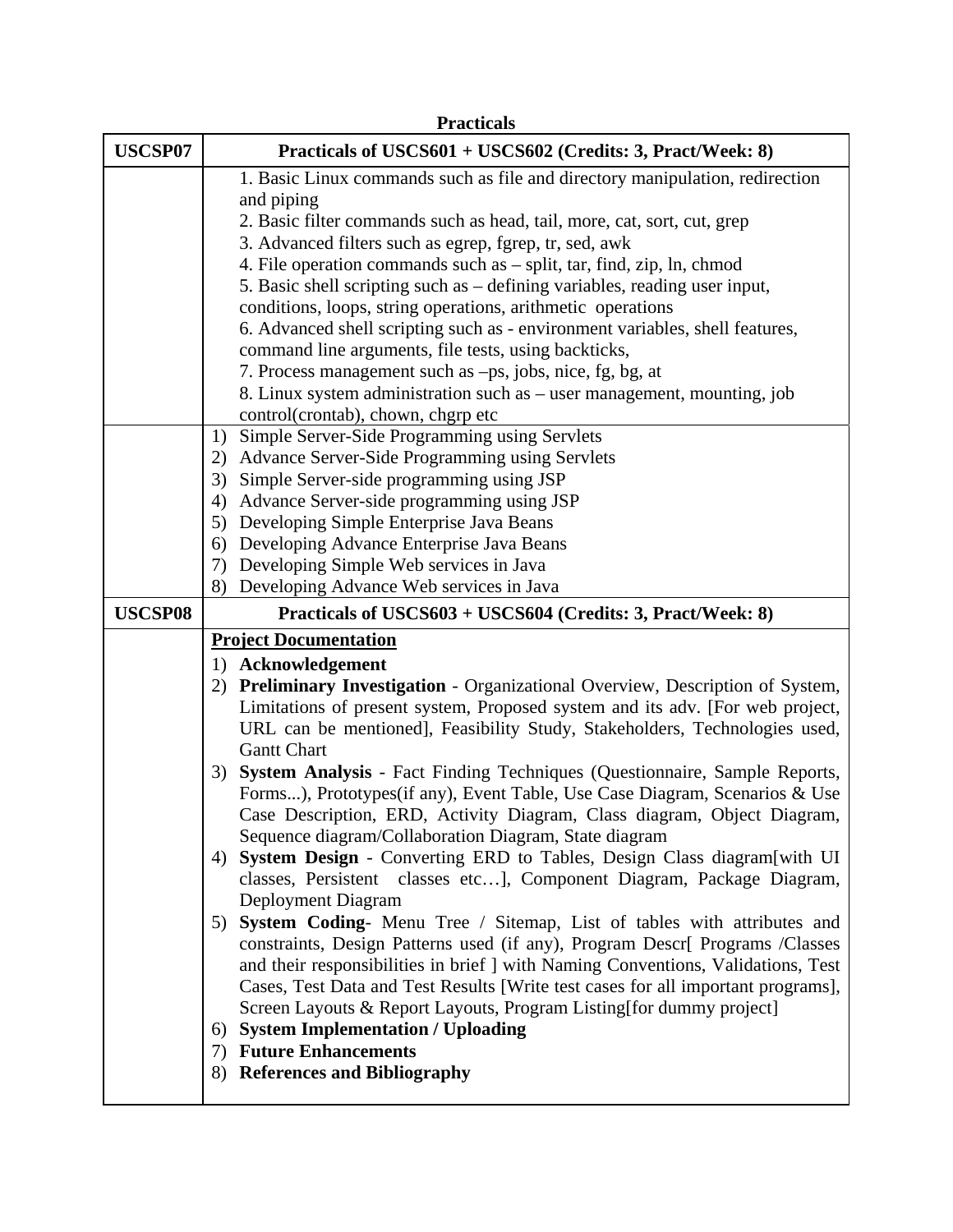| Note - Project documentation will carry 50 marks. They will be distributed as                                                |
|------------------------------------------------------------------------------------------------------------------------------|
| follows -                                                                                                                    |
|                                                                                                                              |
| 1. Preliminary Investigation $-10$ marks                                                                                     |
| System Analysis - 10 marks<br>2.                                                                                             |
| 3. System Design $-10$ marks                                                                                                 |
| 4. System Coding & Implementation $-20$ marks                                                                                |
| <b>Project Development</b>                                                                                                   |
| 1) Faculties should arrange project demos for SY students at the end of the year or                                          |
| just at the beginning of TY. The demos can be of some good students of                                                       |
| previous TY batches or it can be a project developed by faculties themselves.                                                |
| 2) SY students should be encouraged to start finding projects in the vacation.                                               |
| Faculties may take one or two introductory sessions for SY students before the                                               |
| vacation which will help students to work on preliminary investigation phase                                                 |
| during vacation.                                                                                                             |
| 3) It can be Stand Alone, Multi-user or Web Based. Projects can be done in any                                               |
| technology and should have data stored in DBMS.                                                                              |
| 4) Each student shall do the project <b>individually</b> , though a project with the same                                    |
| topic name could be done by more than one student.                                                                           |
| 5) A project guide should be assigned to students. He/she will assign a schedule                                             |
| for each phase of the project and hand it over to students. The guides should                                                |
| oversee the project progress on a weekly/fortnightly basis. The guides should                                                |
| control iteration if any non-linear technique is used for project development.                                               |
| Sample phases can be as follows – Preliminary investigation, System Analysis,                                                |
| System Design, Coding, Implementation, Project Report Submission                                                             |
| 6) College can arrange few sessions by experienced industry people on project<br>management/best practices/technologies etc. |
| 7) After the completion of phase/projects, demos can be planned in front of                                                  |
| faculties/clients/students.                                                                                                  |
| 8) Projects should have at least following:                                                                                  |
| a) Good content management, presentation & meaningful images                                                                 |
| b) Data Entry with Validations                                                                                               |
| Suitable navigation scheme(menus/toolbars/tabs/links etc)<br>C)                                                              |
| Record Manipulation (add, update, delete, display, search, sort)<br>d)                                                       |
| e) Transactions / Sessions / Reports / Feedback/Registration whichever                                                       |
| applicable                                                                                                                   |
| Login accounts (Admin $\&$ User) with separate functionalities for<br>f)                                                     |
| administrators and users                                                                                                     |
| A certificate should be added in the project report which should contain the<br>9)                                           |
| following information -                                                                                                      |
| The fact that the student has successfully completed the project as per the<br>a)                                            |
| syllabus and that it forms a part of the requirements for completing the BSc                                                 |
| degree in computer science of University of Mumbai.                                                                          |
| The name of the student and the project guide,<br>b)                                                                         |
| The academic year in which the project is done,<br>C)                                                                        |